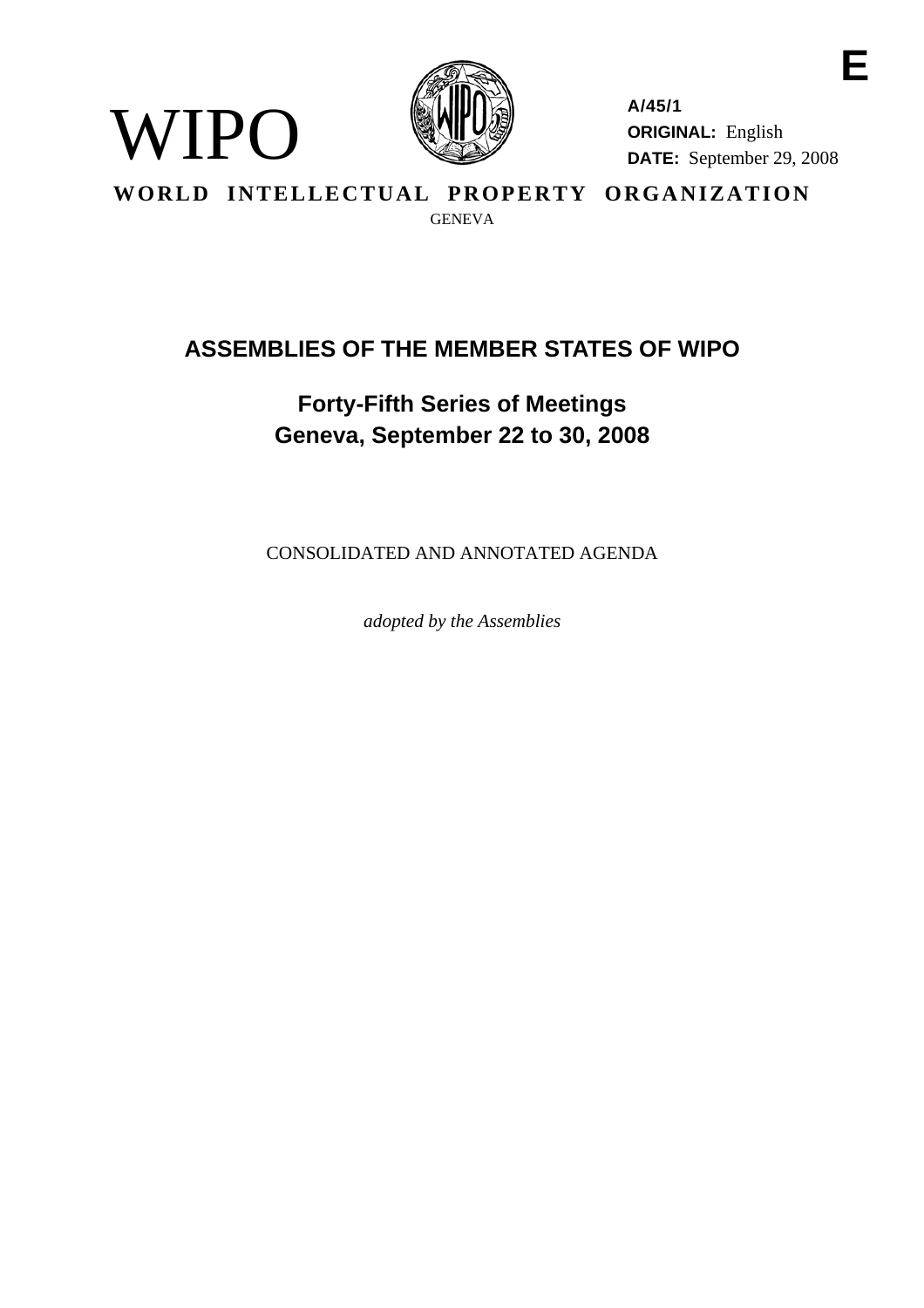## Introduction

1. The present document lists the items of the draft agendas of the 19 Assemblies and other bodies (listed in document A/45/INF/1) in a *consolidated* manner, that is, when a matter concerns more than one Assembly or other body, such matter constitutes a single agenda item.

2. Each agenda item is *annotated*. Under each item, the following are indicated:

(i) the Assemblies and other bodies concerned,

(ii) the presiding Officer (according to the WIPO General Rules of Procedure,

Rule 42),

- (iii) the preparatory document(s), if any.
- 3. It is proposed that the following agenda items be considered on the following days:

| Monday, September 22    |                      | agenda items 1 to 5                                                                                                                                   |
|-------------------------|----------------------|-------------------------------------------------------------------------------------------------------------------------------------------------------|
| Tuesday, September 23   | $\ddot{\cdot}$       | agenda items 6 to 9                                                                                                                                   |
| Wednesday, September 24 | $\ddot{\phantom{a}}$ | agenda items 10 to 13                                                                                                                                 |
| Thursday, September 25  |                      | agenda items 14 to 19                                                                                                                                 |
| Friday, September 26    |                      | agenda items 20 to 24                                                                                                                                 |
| Monday, September 29    | $\ddot{\cdot}$       | reserved in case any of the agenda items are<br>not completed by September 26 and for the<br>preparation, by the Secretariat, of the draft<br>reports |
| Tuesday, September 30   |                      | agenda items 25 and 26                                                                                                                                |

It is to be noted that the above time-table is merely indicative. Morning sessions will be held from 10 a.m. to 1 p.m., afternoon sessions from 3 to 6 p.m. and, if necessary, night sessions (from 7.30 to 9.30 p.m.) will be organized to conclude discussions of agenda items scheduled for that day.

Please note that any of the agenda items may be called up on any of the days from September 22 to 30, 2008, subject to a decision by the Chair, in accordance with the WIPO General Rules of Procedure.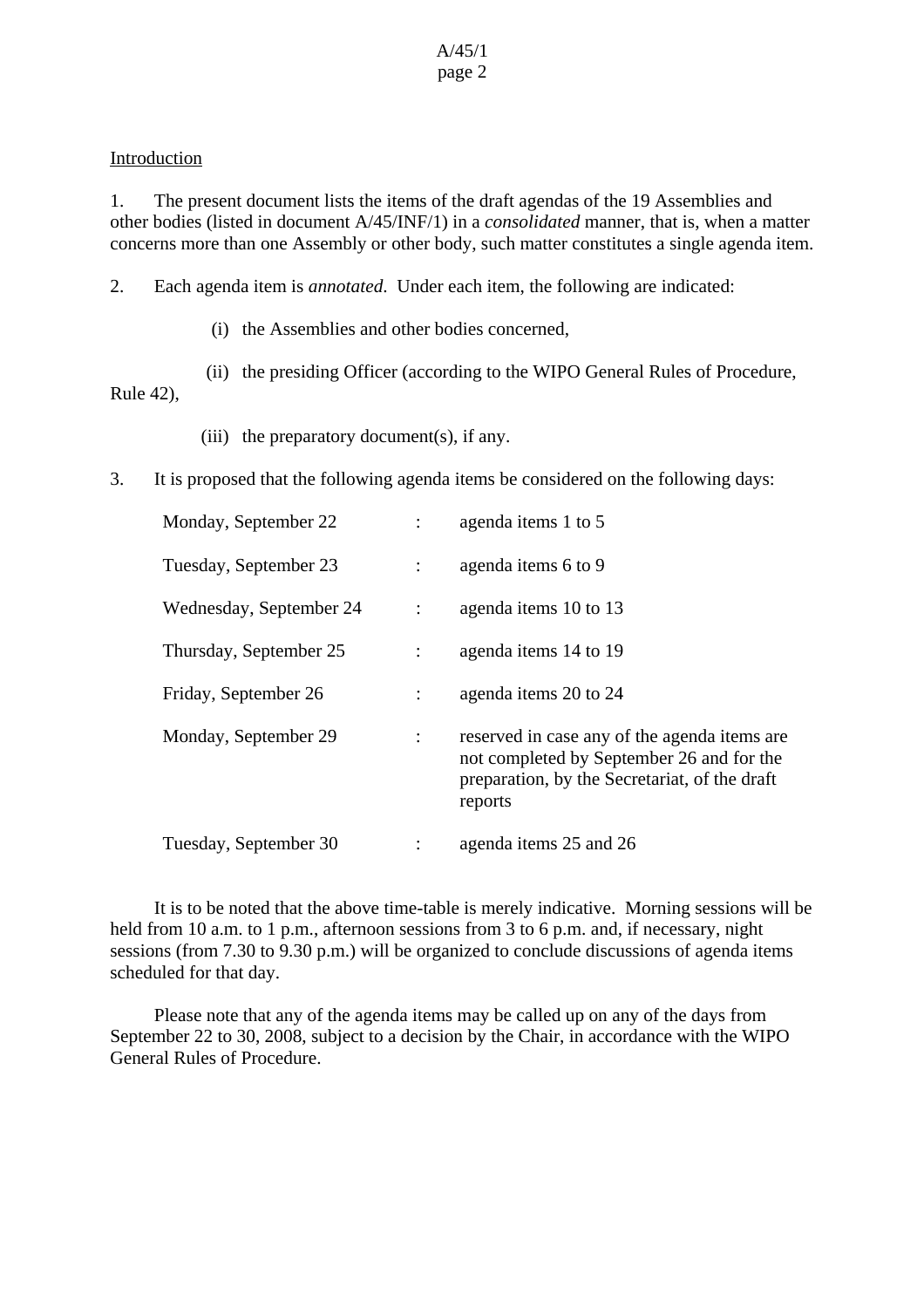## LIST OF AGENDA ITEMS

- 1. Opening of the Sessions
- 2. Adoption of the Agenda
- 3. Election of the Officers
- 4. Appointment of the New Director General
- 5. General Statements
- 6. Summary Annual Report of the Director of the Internal Audit and Oversight Division (IAOD)
- 7. WIPO Audit Committee Report on Meetings held from December 2007 to May 2008
- 8. Report on the sessions of the Committee on Development and Intellectual Property (CDIP)
- 9. Report on the Work of the Standing Committee on Copyright and Related Rights (SCCR), including the Protection of Audiovisual Performances and Protection of the Rights of Broadcasting Organizations
- 10. Report on the Work of the Advisory Committee on Enforcement (ACE), and the Enforcement of Intellectual Property Rights
- 11. Progress Report on the Intergovernmental Committee on Intellectual Property and Genetic Resources, Traditional Knowledge and Folklore (IGC)
- 12. Report on the Work of the Standing Committee on the Law of Patents (SCP)
- 13. Matters Concerning Internet Domain Names
- 14. Exchange of Priority Documents in the Area of Patents
- 15. Matters Concerning Article 6*ter* of the Paris Convention
- 16. Matters Concerning the Madrid Union
- 17. Matters Concerning the Hague Union
- 18. Matters Concerning the Lisbon Union
- 19. Matters Concerning the PCT Union
- 20. Matters Concerning the Patent Law Treaty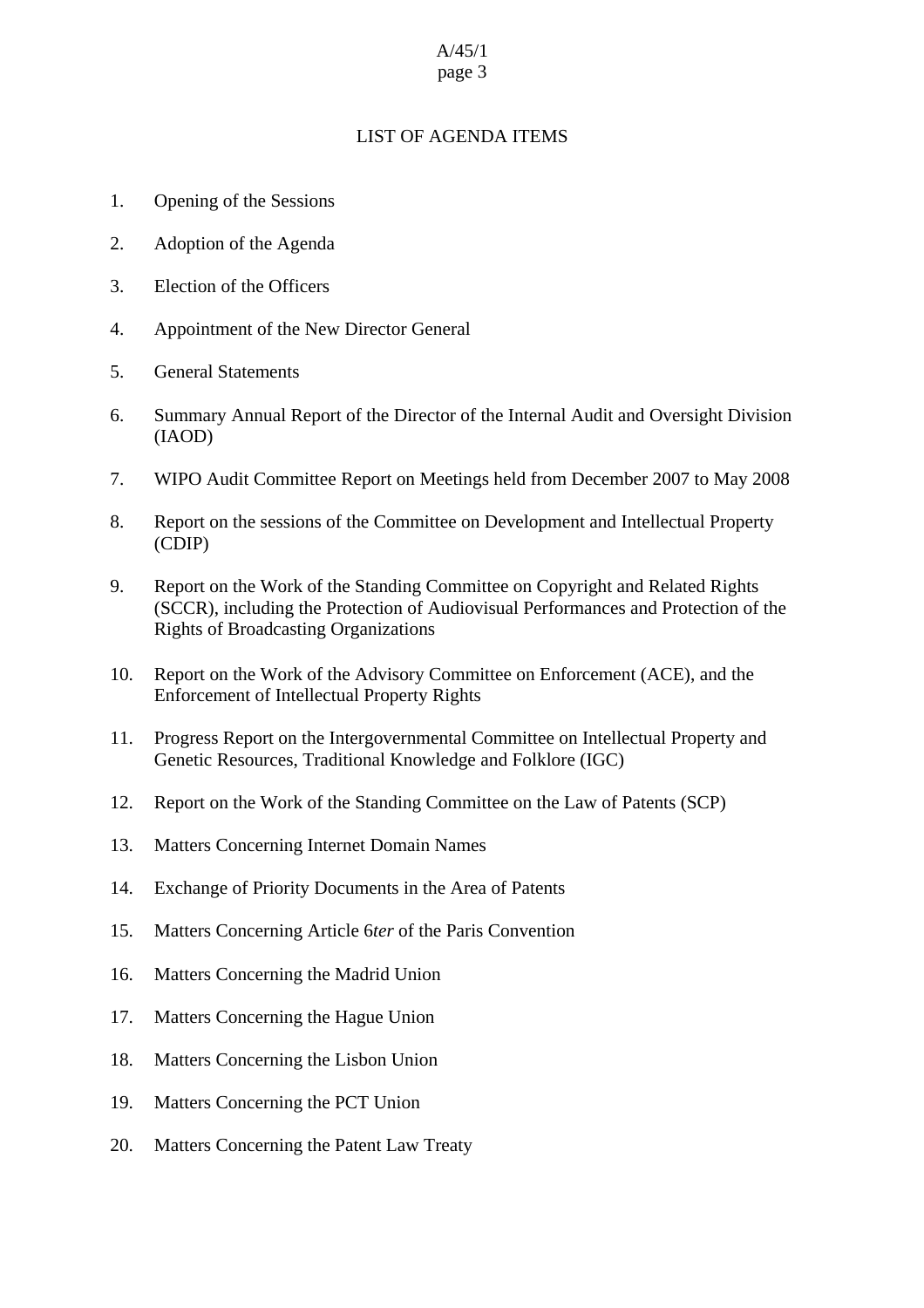- 21. Draft Agendas of the 2009 Ordinary Sessions of the WIPO General Assembly, the WIPO Conference, the Paris Union Assembly and the Berne Union Assembly
- 22. Admission of Observers
- 23. Progress Report on the New Construction
- 24. Staff Matters
- 25. Adoption of the Reports
- 26. Closing of the Sessions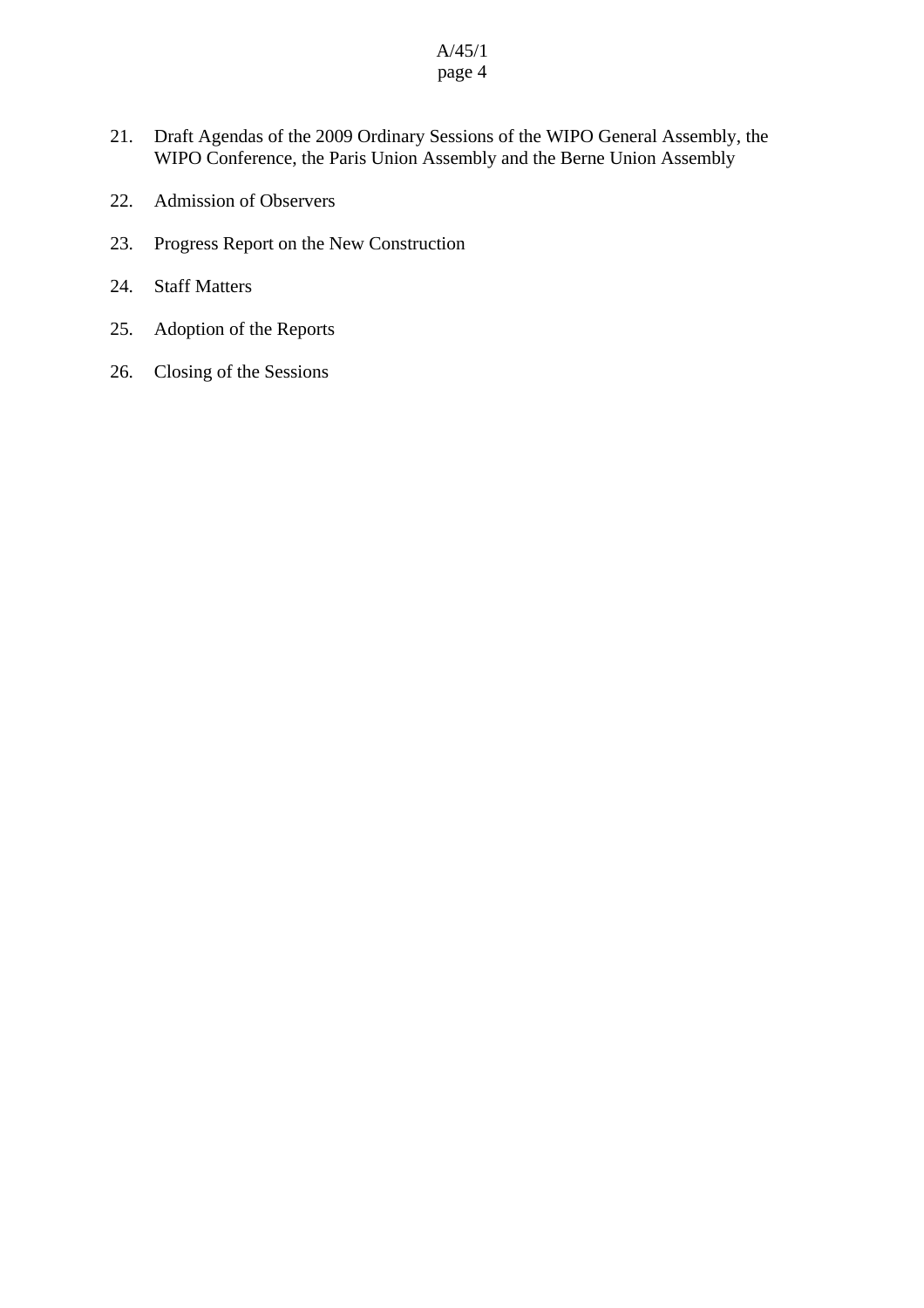## Draft Agenda (Consolidated and Annotated)

#### Agenda item 1 OPENING OF THE SESSIONS

Assemblies and other bodies concerned: All

Presiding Officer: The Chair of the General Assembly

Document: None

Agenda item 2 ADOPTION OF THE AGENDA

Assemblies and other bodies concerned: All

Presiding Officer: The Chair of the General Assembly

Document: The present document

Agenda item 3 ELECTION OF THE OFFICERS

Assemblies and other bodies concerned: All

Presiding Officer: The Chair of the General Assembly

Document: A/45/INF/1 Rev.

Agenda item 4 APPOINTMENT OF THE NEW DIRECTOR GENERAL

Assembly concerned: General Assembly

Presiding Officer: The Chair of the General Assembly

Document: WO/GA/36/1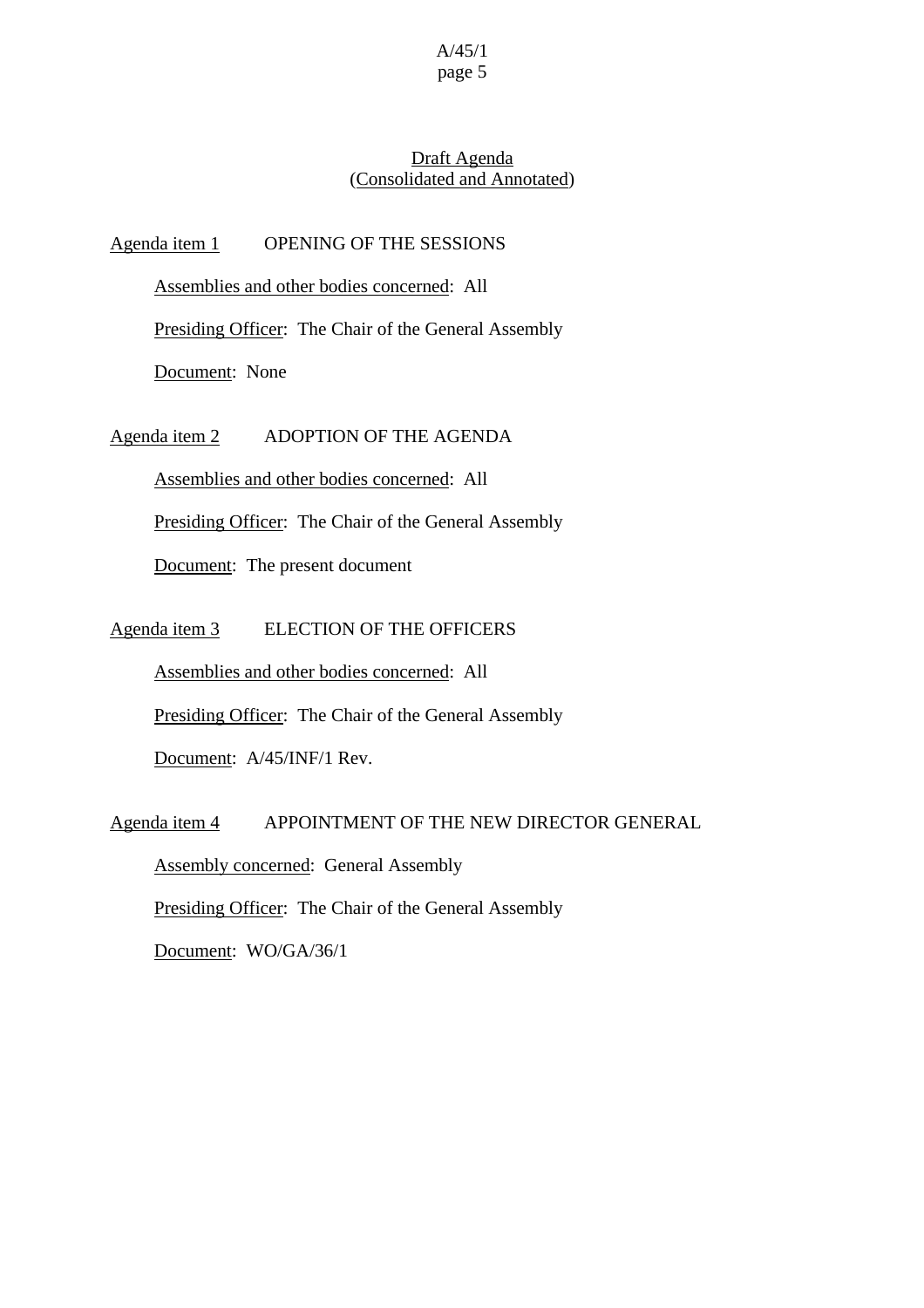#### Agenda item 5 GENERAL STATEMENTS

Assembly concerned: General Assembly

Presiding Officer: The Chair of the General Assembly

Document: None

## Agenda item 6 SUMMARY ANNUAL REPORT OF THE DIRECTOR OF THE INTERNAL AUDIT AND OVERSIGHT DIVISION (IAOD)

Assembly concerned: General Assembly

Presiding Officer: The Chair of the General Assembly

Document: WO/GA/36/8

## Agenda item 7 WIPO AUDIT COMMITTEE REPORT ON MEETINGS HELD FROM DECEMBER 2007 TO MAY 2008

Assembly concerned: General Assembly

Presiding Officer: The Chair of the General Assembly

Document: WO/GA/36/9

## Agenda item 8 REPORT ON THE SESSIONS OF THE COMMITTEE ON DEVELOPMENT AND INTELLECTUAL PROPERTY (CDIP)

Assembly concerned: General Assembly

Presiding Officer: The Chair of the General Assembly

Documents: WO/GA/36/4 Rev. and 11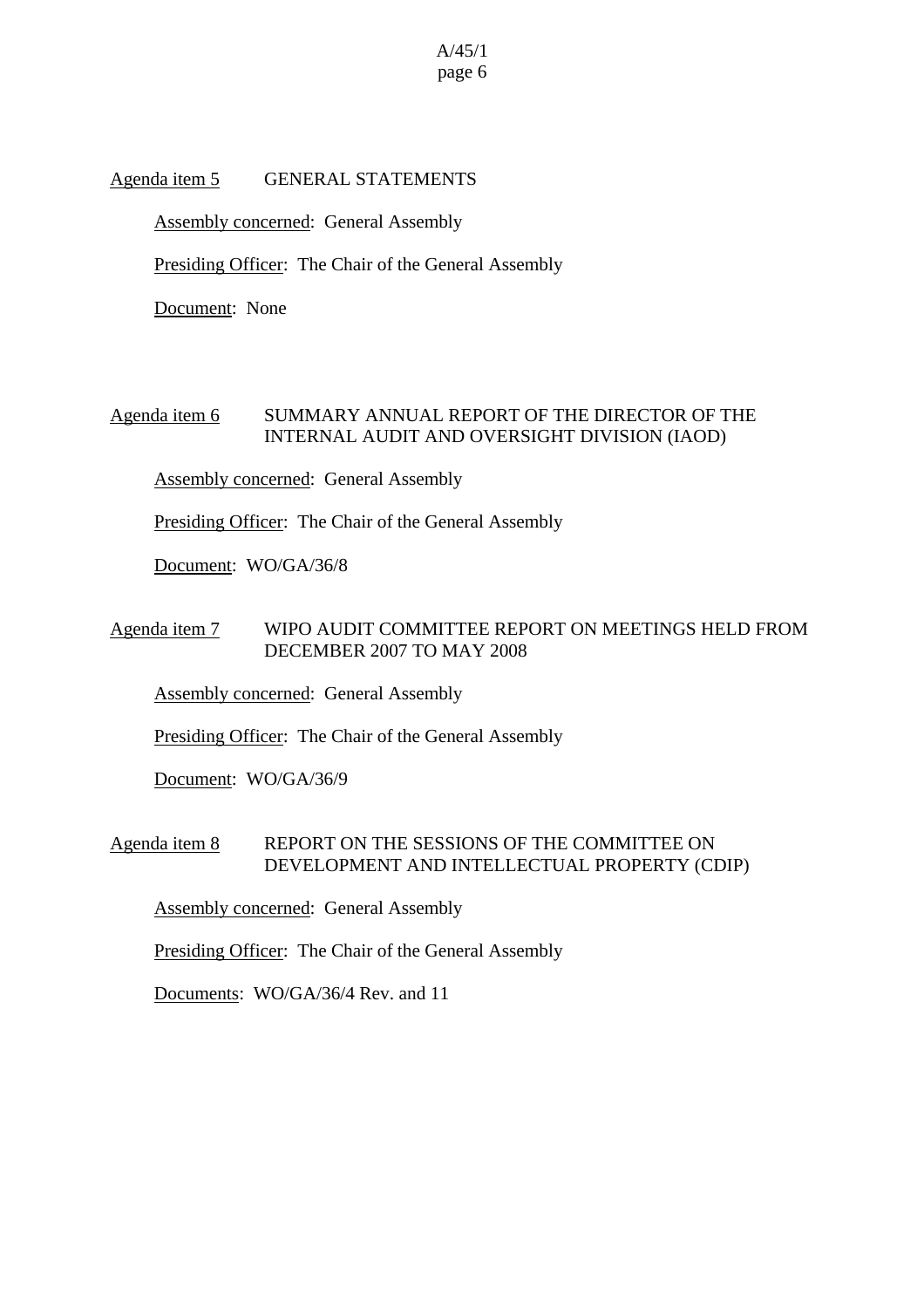## Agenda item 9 REPORT ON THE WORK OF THE STANDING COMMITTEE ON COPYRIGHT AND RELATED RIGHTS (SCCR), INCLUDING THE PROTECTION OF AUDIOVISUAL PERFORMANCES AND PROTECTION OF THE RIGHTS OF BROADCASTING ORGANIZATIONS

Assembly concerned: General Assembly

Presiding Officer: The Chair of the General Assembly

Document: WO/GA/36/5

#### Agenda item 10 REPORT ON THE WORK OF THE ADVISORY COMMITTEE ON ENFORCEMENT (ACE), AND THE ENFORCEMENT OF INTELLECTUAL PROPERTY RIGHTS

Assembly concerned: General Assembly

Presiding Officer: The Chair of the General Assembly

Document: WO/GA/36/2

## Agenda item 11 PROGRESS REPORT ON THE INTERGOVERNMENTAL COMMITTEE ON INTELLECTUAL PROPERTY AND GENETIC RESOURCES, TRADITIONAL KNOWLEDGE AND FOLKLORE (IGC)

Assembly concerned: General Assembly

Presiding Officer: The Chair of the General Assembly

Document: WO/GA/36/3 Rev.

#### Agenda item 12 REPORT ON THE WORK OF THE STANDING COMMITTEE ON THE LAW OF PATENTS (SCP)

Assembly concerned: General Assembly

Presiding Officer: The Chair of the General Assembly

Document: WO/GA/36/10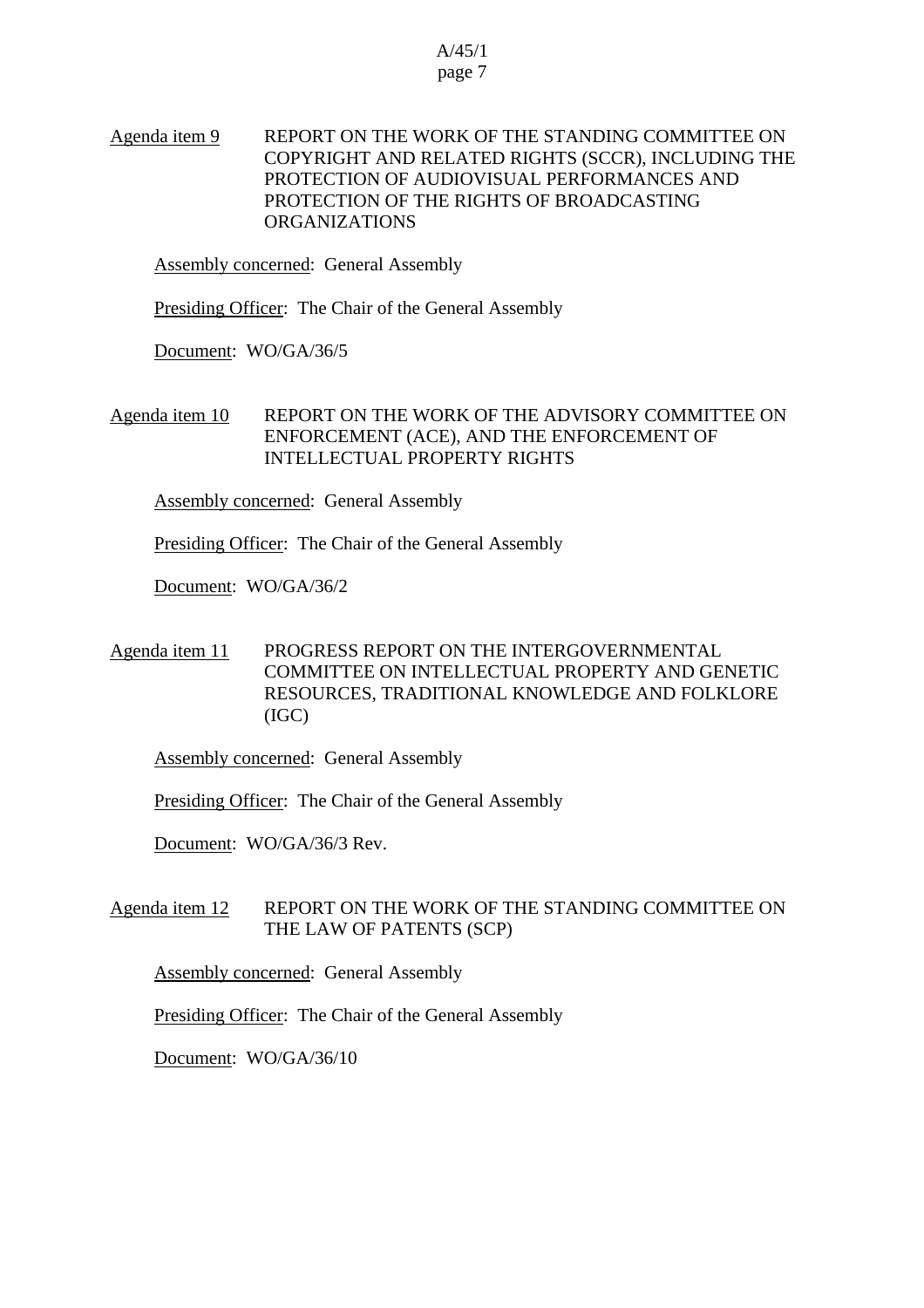#### Agenda item 13 MATTERS CONCERNING INTERNET DOMAIN NAMES

Assembly concerned: General Assembly

Presiding Officer: The Chair of the General Assembly

Document: WO/GA/36/7

#### Agenda item 14 EXCHANGE OF PRIORITY DOCUMENTS IN THE AREA OF PATENTS

Assemblies concerned: Paris Union Assembly, PCT Union Assembly, and Patent Law Treaty Assembly (3)

Presiding Officer: The Chair of the Paris Union Assembly

Document: A/45/2

## Agenda item 15 MATTERS CONCERNING ARTICLE 6*TER* OF THE PARIS **CONVENTION**

Assembly and body concerned: Paris Union Assembly and Paris Union Executive Committee (2)

Presiding Officer: The Chair of the Paris Union Assembly

Document: P/A/40/1

## Agenda item 16 MATTERS CONCERNING THE MADRID UNION

Assembly concerned: Madrid Union Assembly

Presiding Officer: The Chair of the Madrid Union Assembly

Documents: MM/A/40/1, 2, 3 and 4

## Agenda item 17 MATTERS CONCERNING THE HAGUE UNION

Assembly concerned: Hague Union Assembly

Presiding Officer: The Chair of the Hague Union Assembly

Documents: H/A/26/1, 1 Add., 2 and 3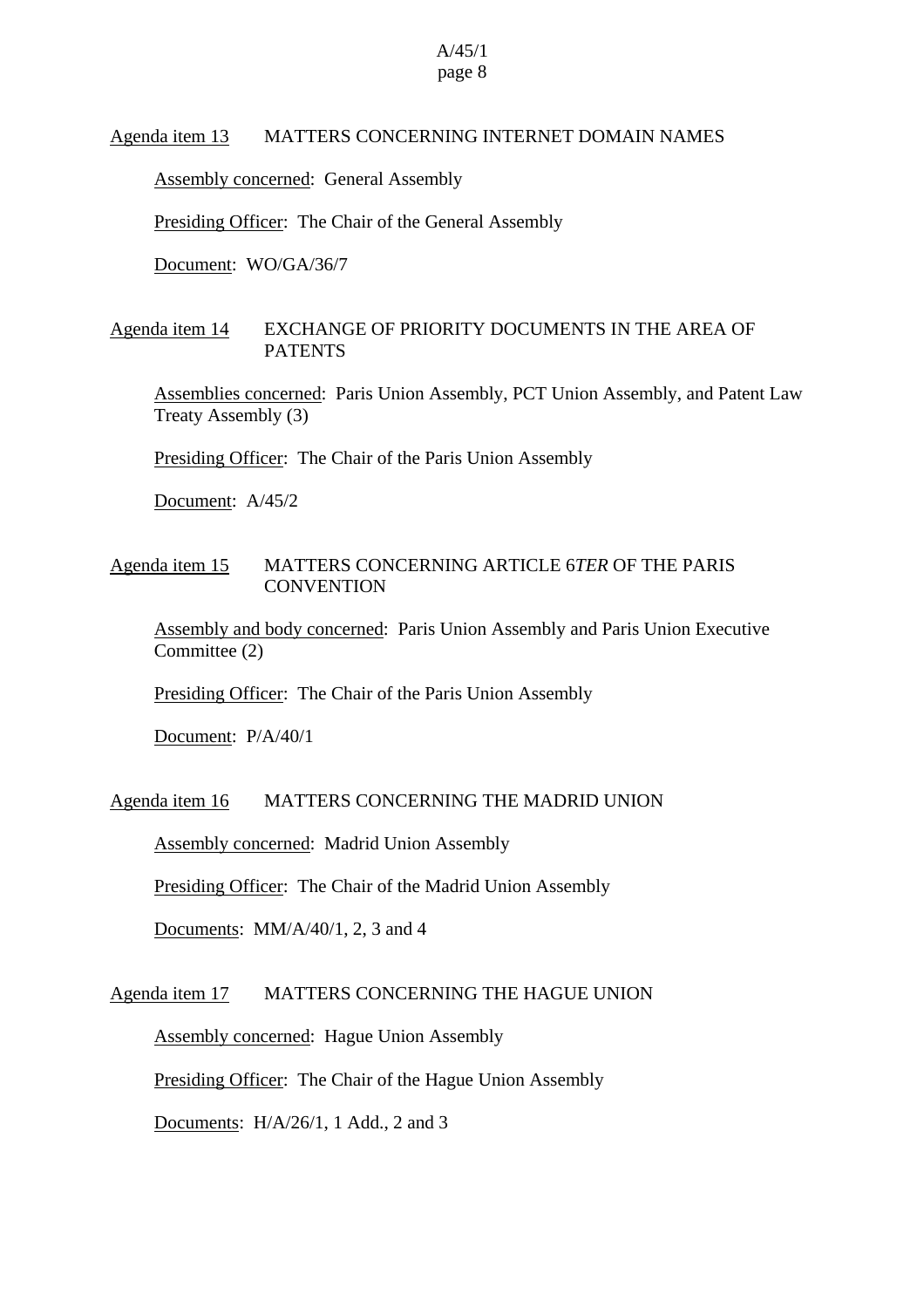#### Agenda item 18 MATTERS CONCERNING THE LISBON UNION

Assembly concerned: Lisbon Union Assembly

Presiding Officer: The Chair of the Lisbon Union Assembly

Document: LI/A/23/1

Agenda item 19 MATTERS CONCERNING THE PCT UNION

Assembly concerned: PCT Union Assembly

Presiding Officer: The Chair of the PCT Union Assembly

Documents: PCT/A/38/1, 2, 2 Add., 3, 4 and 5

## Agenda item 20 MATTERS CONCERNING THE PATENT LAW TREATY

Assembly concerned: Patent Law Treaty Assembly

Presiding Officer: The Chair of the Patent Law Treaty Assembly

Document: PLT/A/5/1

## Agenda item 21 DRAFT AGENDAS OF THE 2009 ORDINARY SESSIONS OF THE WIPO GENERAL ASSEMBLY, THE WIPO CONFERENCE, THE PARIS UNION ASSEMBLY AND THE BERNE UNION ASSEMBLY

Bodies concerned: Coordination Committee, Paris Union Executive Committee and Berne Union Executive Committee (3)

Presiding Officer: The Chair of the Coordination Committee

Document: A/45/4

Agenda item 22 ADMISSION OF OBSERVERS

Assemblies and other bodies concerned: All

Presiding Officer: The Chair of the General Assembly

Document: A/45/3